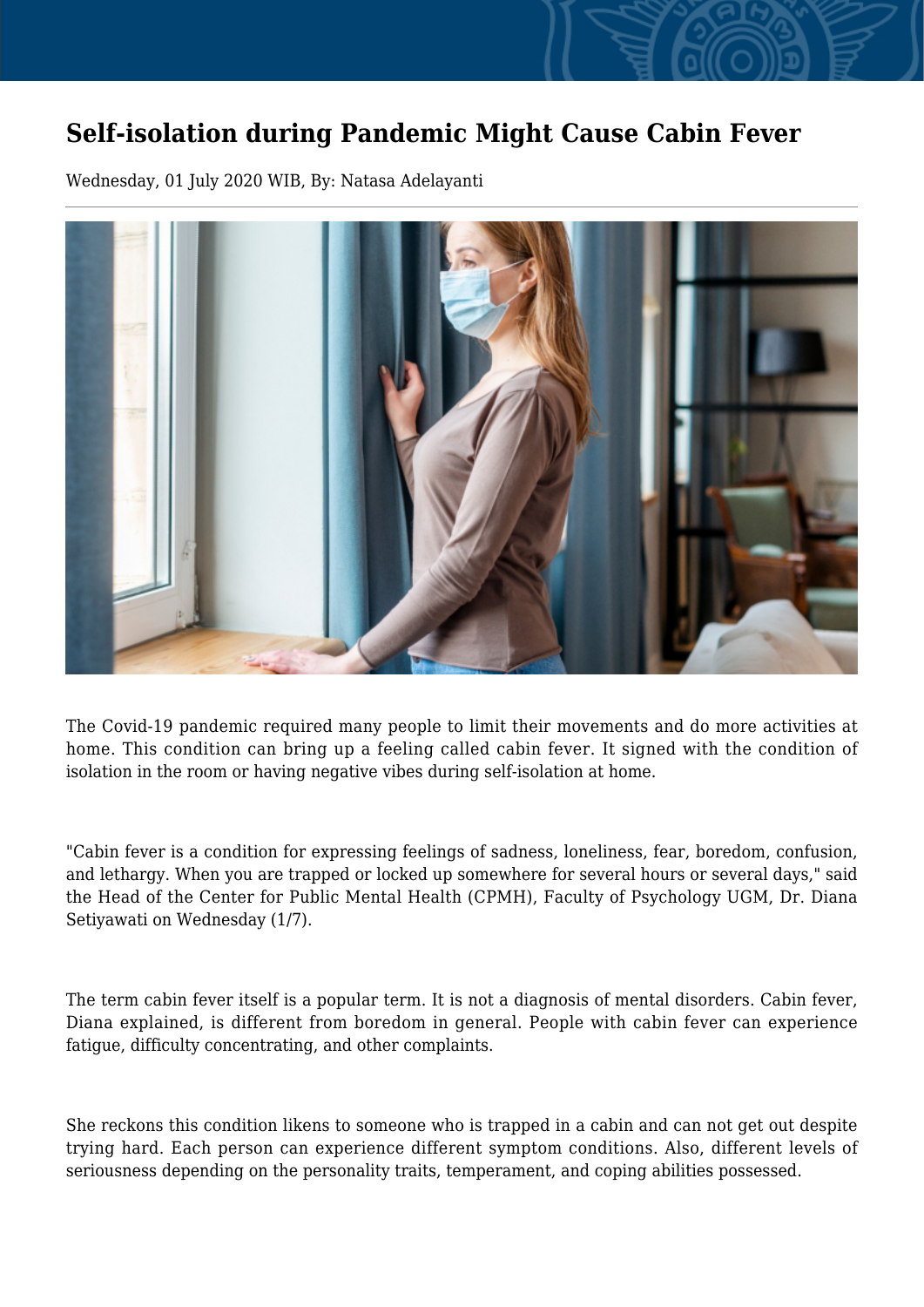

"Resilience in dealing with conflict also might cause this kind of condition," she added.

She explained that this condition needs attention because it can interfere with productivity. There are tips to overcome these feelings, for example, changing the thought of being trapped concerning current conditions. Diana said that someone's perspective related to the circumstances that occur would influence how the attitude given in these conditions.

He also recommends making a routine activity in the middle of isolation or quarantine, for example by undergoing your habit if you have free time, and making a division between work or obligation with other activities as a means of entertainment.

Connecting with nature by opening windows, sunbathing, or watering plants, and still building connections with others by utilizing technology is also an excellent way to deal with cabin fever.

"Remember, what we are doing now is physical distancing, not social distancing," Diana said.

People who experience cabin fever can also try to do something new and exciting, do activities that can activate the work of the brain, and events that move physically like sports. Coupled with reinforcing the belief that every time will change, this can help overcome the negative feelings that can arise during spending time at home in the middle of a pandemic.

"Every difficulty will change with ease, and each phase of life will come and go," she said.

Author: Gloria Photo: Freepik.com

## **Related News**

- [How to Self-isolate at Home for Covid-19 Patients](http://ugm.ac.id/www.ugm.ac.id//en/news/19424-wanagama-as-alternative-place-of-self-isolation-for-covid-19-s-patients)
- [Completing Doctoral Studies for Research on Dengue Fever](http://ugm.ac.id/www.ugm.ac.id//en/news/12302-biology-teachers-join-dna-isolation-training-at-ugm)

## **Related News**

• [How to Self-isolate at Home for Covid-19 Patients](http://ugm.ac.id/www.ugm.ac.id//en/news/19424-wanagama-as-alternative-place-of-self-isolation-for-covid-19-s-patients)